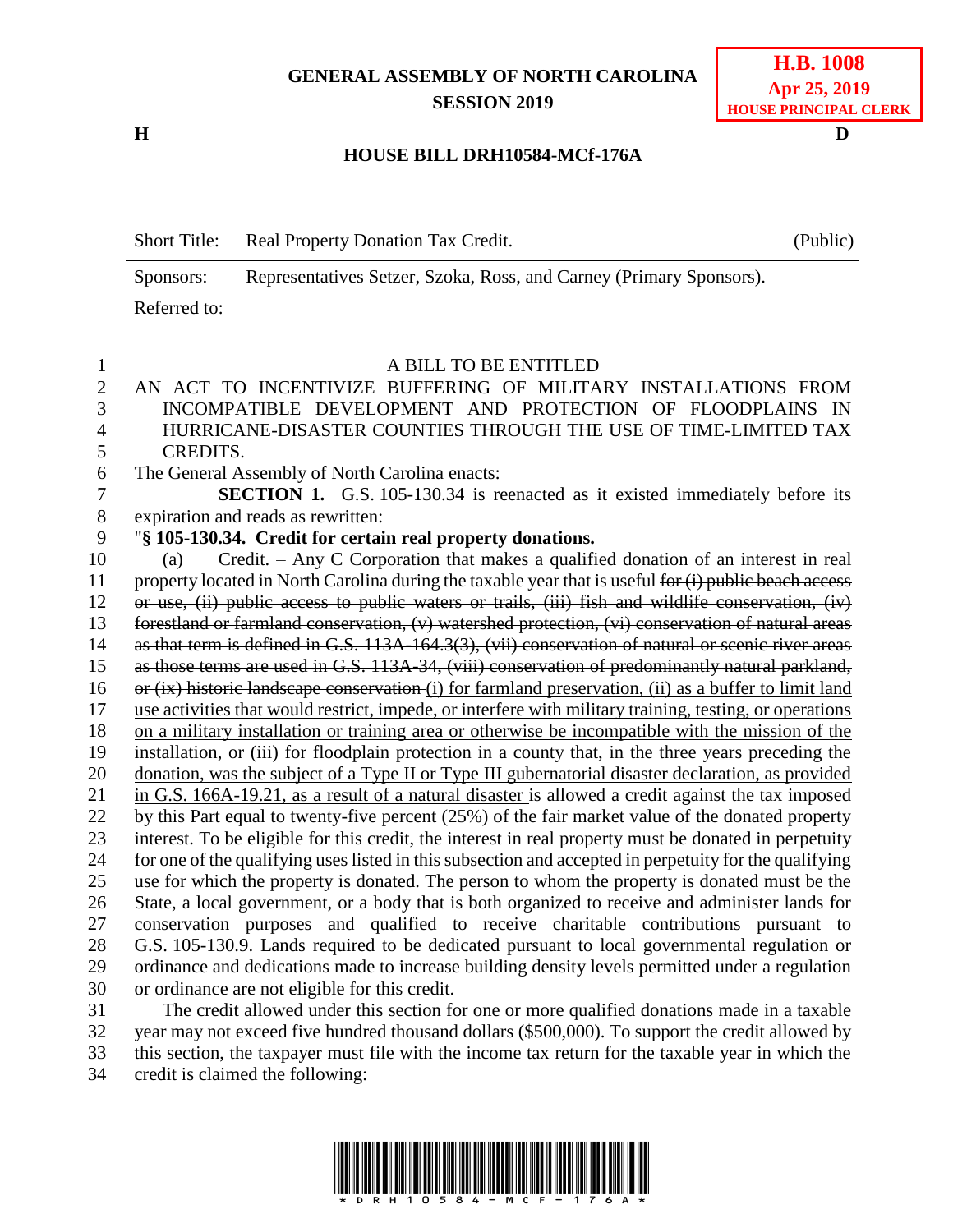|                |                        | <b>General Assembly Of North Carolina</b>                                                                                                                                                          | <b>Session 2019</b> |
|----------------|------------------------|----------------------------------------------------------------------------------------------------------------------------------------------------------------------------------------------------|---------------------|
| 1              | (1)                    | A certification by the Department of Environment and Natural and Cultural                                                                                                                          |                     |
| $\mathbf{2}$   |                        | Resources that the property donated is suitable for one or more of the valid                                                                                                                       |                     |
| 3              |                        | public benefits set forth in this subsection.                                                                                                                                                      |                     |
| $\overline{4}$ | (2)                    | A self-contained appraisal report or summary appraisal report as defined in                                                                                                                        |                     |
| 5              |                        | Standards Rule 2-2 in the latest edition of the Uniform Standards of                                                                                                                               |                     |
| 6              |                        | Professional Appraisal Practice as promulgated by the Appraisal Foundation                                                                                                                         |                     |
| $\tau$<br>8    |                        | for the property. For fee simple absolute donations of real property, a taxpayer<br>may submit documentation of the county's appraised value of the donated                                        |                     |
| 9              |                        | property, as adjusted by the sales assessment ratio, in lieu of an appraisal                                                                                                                       |                     |
| 10             |                        | report.                                                                                                                                                                                            |                     |
| 11             | (b)                    | $Limitation.$ The credit allowed by this section may not exceed the amount of tax                                                                                                                  |                     |
| 12             |                        | imposed by this Part for the taxable year reduced by the sum of all credits allowed, except                                                                                                        |                     |
| 13             |                        | payments of tax made by or on behalf of the taxpayer.                                                                                                                                              |                     |
| 14             | (c)                    | $Carryforward.$ - Any unused portion of this credit may be carried forward for the next                                                                                                            |                     |
| 15             | succeeding five years. |                                                                                                                                                                                                    |                     |
| 16             | (d)                    | No Double Benefit. $-$ That portion of a qualifying donation that is the basis for a credit                                                                                                        |                     |
| 17             |                        | allowed under this section is not eligible for deduction as a charitable contribution under                                                                                                        |                     |
| 18             | G.S. 105-130.9."       |                                                                                                                                                                                                    |                     |
| 19             |                        | <b>SECTION 2.</b> G.S. 105-151.12 is reenacted as it existed immediately before its                                                                                                                |                     |
| 20<br>21       |                        | expiration, is recodified as G.S. 105-153.11, and reads as rewritten:<br>"§ 105-153.11. Credit for certain real property donations.                                                                |                     |
| 22             | (a)                    | Credit. – An individual or pass-through entity that makes a qualified donation of an                                                                                                               |                     |
| 23             |                        | interest in real property located in North Carolina during the taxable year that is useful for $(i)$                                                                                               |                     |
| 24             |                        | public beach access or use, (ii) public access to public waters or trails, (iii) fish and wildlife                                                                                                 |                     |
| 25             |                        | conservation, (iv) forestland or farmland conservation, (v) watershed protection, (vi)                                                                                                             |                     |
| 26             |                        | conservation of natural areas as that term is defined in G.S. 113A-164.3(3), (vii) conservation of                                                                                                 |                     |
| 27             |                        | natural or scenic river areas as those terms are used in G.S. 113A-34, (viii) conservation of                                                                                                      |                     |
| 28             |                        | predominantly natural parkland, or (ix) historic landscape conservation (i) for farmland                                                                                                           |                     |
| 29             |                        | preservation, (ii) as a buffer to limit land use activities that would restrict, impede, or interfere                                                                                              |                     |
| 30             |                        | with military training, testing, or operations on a military installation or training area or otherwise                                                                                            |                     |
| 31             |                        | be incompatible with the mission of the installation, or (iii) for floodplain protection in a county                                                                                               |                     |
| 32<br>33       |                        | that, in the three years preceding the donation, was the subject of a Type II or Type III<br>gubernatorial disaster declaration, as provided in G.S. 166A-19.21, as a result of a natural disaster |                     |
| 34             |                        | is allowed a credit against the tax imposed by this Part equal to twenty-five percent (25%) of the                                                                                                 |                     |
| 35             |                        | fair market value of the donated property interest. To be eligible for this credit, the interest in                                                                                                |                     |
| 36             |                        | property must be donated in perpetuity for one of the qualifying uses listed in this subsection and                                                                                                |                     |
| 37             |                        | accepted in perpetuity for the qualifying use for which the property is donated. The person to                                                                                                     |                     |
| 38             |                        | whom the property is donated must be the State, a local government, or a body that is both                                                                                                         |                     |
| 39             |                        | organized to receive and administer lands for conservation purposes and qualified to receive                                                                                                       |                     |
| 40             |                        | charitable contributions under the Code. Lands required to be dedicated pursuant to local                                                                                                          |                     |
| 41             |                        | governmental regulation or ordinance and dedications made to increase building density levels                                                                                                      |                     |
| 42             |                        | permitted under a regulation or ordinance are not eligible for this credit.                                                                                                                        |                     |
| 43             |                        | To support the credit allowed by this section, the taxpayer must file with the income tax return                                                                                                   |                     |
| 44<br>45       |                        | for the taxable year in which the credit is claimed the following:                                                                                                                                 |                     |
| 46             | (1)                    | A certification by the Department of Environment and Natural and Cultural<br>Resources that the property donated is suitable for one or more of the valid                                          |                     |
| 47             |                        | public benefits set forth in this subsection. The certification for a qualified                                                                                                                    |                     |
| 48             |                        | donation made by a pass-through entity must be filed by the pass-through                                                                                                                           |                     |
| 49             |                        | entity.                                                                                                                                                                                            |                     |
| 50             | (2)                    | A self-contained or summary appraisal report as defined in Standards Rule                                                                                                                          |                     |
| 51             |                        | 2-2 in the latest edition of the Uniform Standards of Professional Appraisal                                                                                                                       |                     |